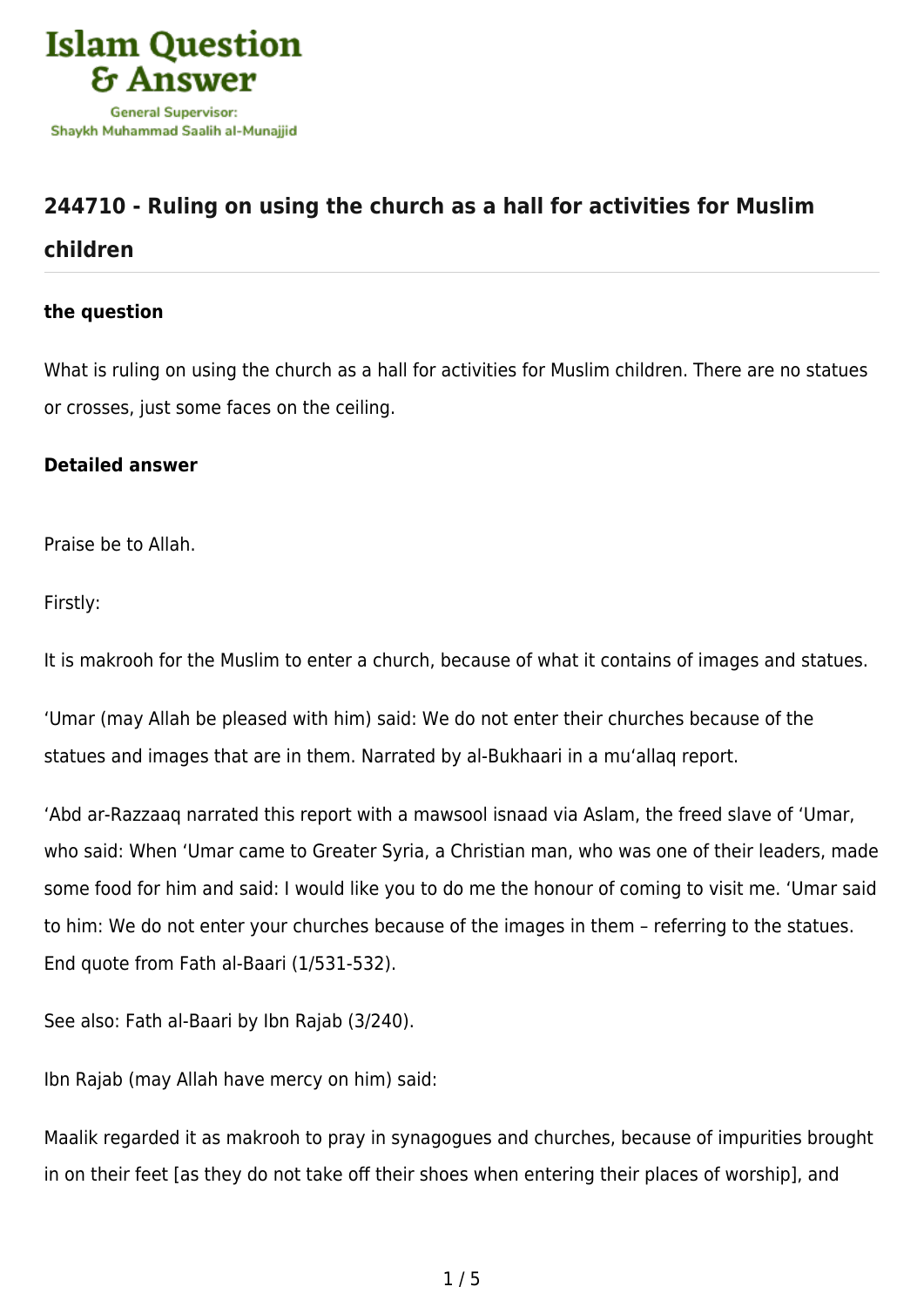

because of the images in those places. He said: We do not enter them except in cases of necessity. This was quoted by the author of at-Tahdheeb.

Most of our companions – i.e., the Hanbalis – granted a concession allowing Muslims to enter and pray in churches in which there are no images. But some of them, including Ibn 'Aqeel, regarded that as makrooh. Some of them narrated two reports from Ahmad regarding it being makrooh.

Many of our companions clearly stated that it is prohibited to enter a house in which there are images on the walls, if one is not able to remove them, whether it is a bathroom or otherwise. Among them are Ibn Battah and al-Qaadi Abu Ya'laa.

The author of al-Mughni said that the apparent meaning of Ahmad's words indicates that it is makrooh but not haraam. He also narrated that from Maalik.

End quote from Fath al-Baari (3/240-241).

Shaykh al-Islam Ibn Taymiyah (may Allah have mercy on him) said:

The view adopted by most of our companions is that it makrooh to enter a church in which there are images, so praying in it or in any place in which there are images is even more disliked. This is the correct view, concerning which there can be no doubt.

End quote from al-Fataawa al-Kubra (5/327).

Ibn al-Mundhir (may Allah have mercy on him) said: Praying in churches is permissible, because they are included in the general meaning of the hadith, "The earth has been made a place of prostration [i.e., prayer] and a means of purification for me." But it is makrooh to enter places in which there are images, such as churches and other places.

End quote from al-Awsat (2/194).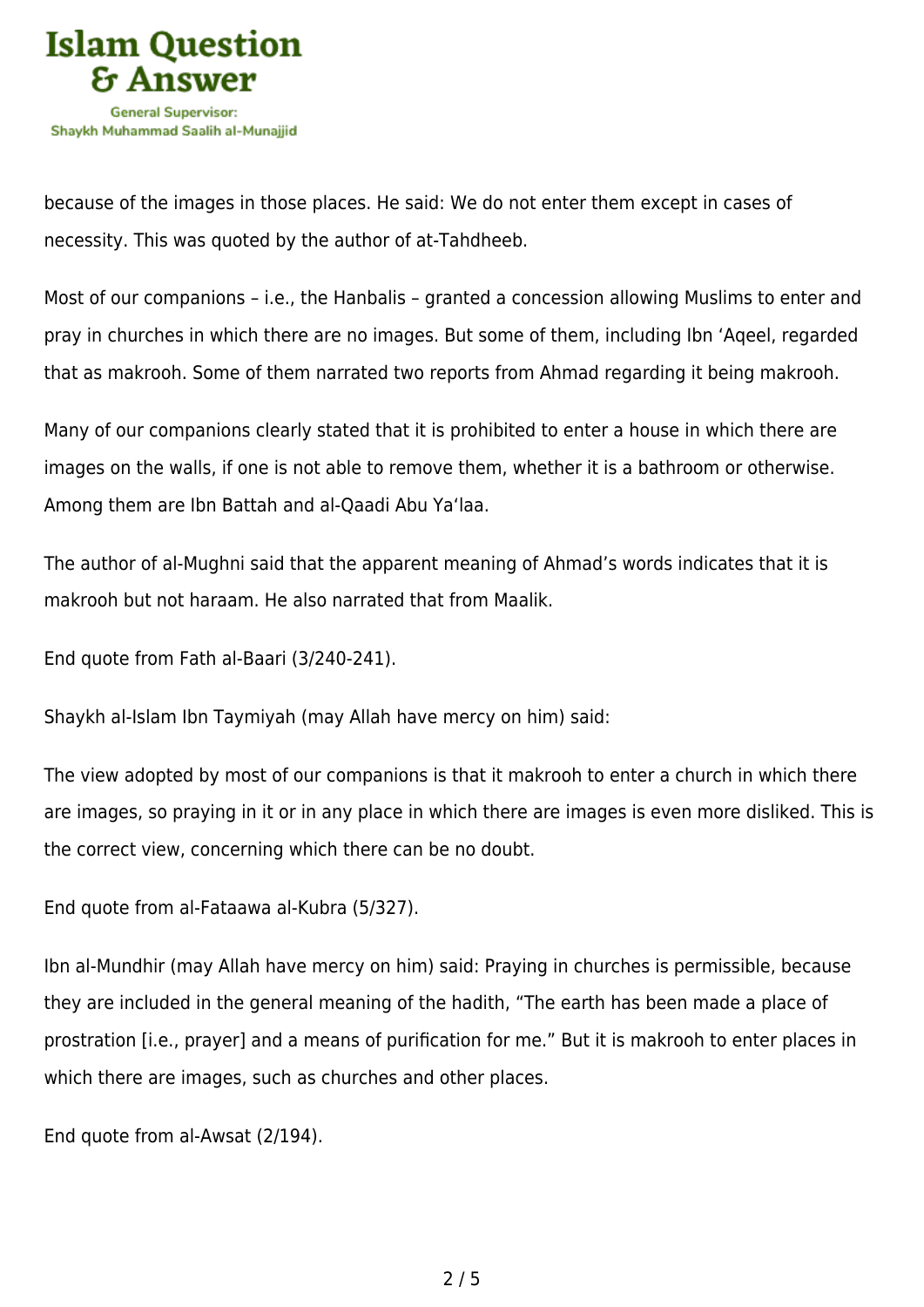

With regard to what is reported from some of the early generations that they prayed in churches, perhaps those churches were free of images.

Ibn Rajab (may Allah have mercy on him) said:

Ibn al-Mundhir and others narrated a condcession allowing that – i.e., praying in churches – from a number of scholars including Abu Moosa, al-Hasan, ash-Shu'bi, an-Nakha'i, 'Umar ibn 'Abd al- 'Azeez, al-Awzaa'i, and Sa'eed ibn 'Abd al-'Azeez, and this view was favoured by Ibn al-Mundhir.

However most of that which has been narrated from the early generations concerning that has to do with individual cases that cannot be general in application. Therefore it is possible to interpret them as referring to churches in which there were no images.

End quote from Fath al-Baari (3/241).

With regard to the report that was quoted as evidence by Ibn Qudaamah (may Allah have mercy on him), when he said:

Ibn 'Aa'idh narrated in Futooh ash-Shaam that when 'Umar came to Greater Syria, the Christians made some food for him and invited him, and he said: Where is it? They said: In the church. So he refused to go, and he said to 'Ali: Go with the people, and let them eat lunch. So 'Ali went with the people and they entered the church, and he and the Muslims ate lunch. 'Ali looked at the images and said: What blame would there be on Ameer al-Mu'mineen [i.e., 'Umar] if he came in and ate? This is indicative of their unanimous agreement on the permissibility of entering churches when there are images in them. End quote from al-Mughni (10/203),

Ibn al-Qayyim (may Allah have mercy on him) mentioned this report in his book Ighaathat al-Lahfaan (1/290), and the commentator on the book made a comment on it which indicates that the report is da'eef (weak), as he said: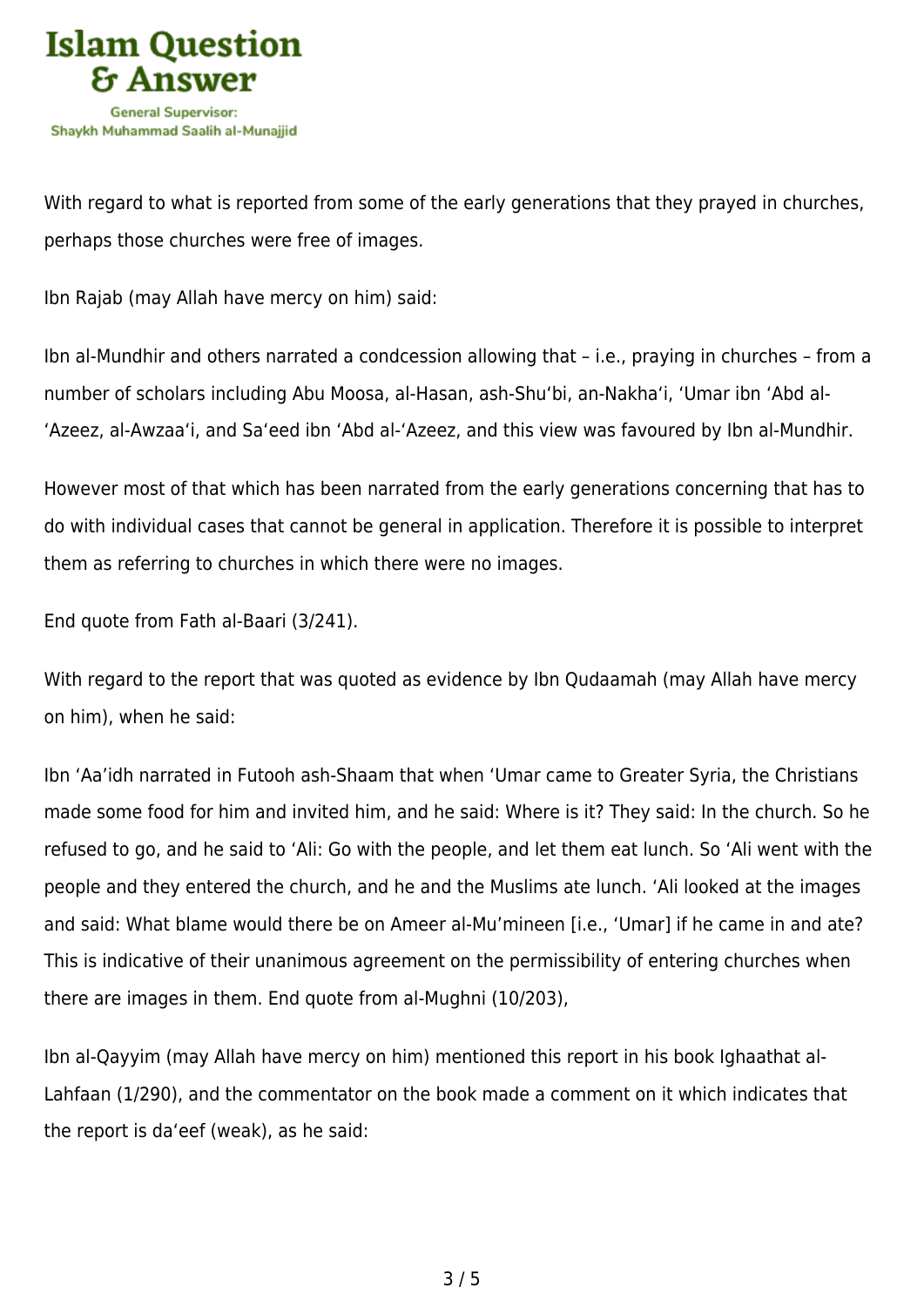

Ibn Qudaamah attributed this to Ibn 'Aa'idh in Futooh ash-Shaam. It was narrated by Ibn 'Asaakir in Taarekh Dimashq (42/6) via Ibn 'Aa'idh from al-Waleed who said: 'Abdullah ibn Ziyaad ibn Sam'aan and Hishaam ibn Sa'd told us from Naafi'… And he narrated a similar story. But 'Abdullah ibn Ziyaad is matrook (i.e., his hadith is rejected) and was accused of lying. End quote.

Shaykh al-Albaani (may Allah have mercy on him) said:

It should be noted that the words of 'Umar clearly indicate that what some shaykhs do, of attending churches that are filled with images and statues, at the request of some people in authority and others, is wrong.

End quote from Adaab az-Zafaaf (p. 165).

#### Secondly:

Another point that reinforces the prohibition on this matter is the fact that allowing children to enter churches in your situation is something for which there is no shar'i need whatsoever. At the same time, it may do a great deal of harm to their religious commitment, because at this age religious commitment is usually not yet fully established in children's hearts, so letting them become accustomed to entering churches may weaken the sense of al-wala' wal-bara' [loyalty to fellow Muslims and disavowal of disbelievers] in their hearts, may lead to a failure to resent disbelief and places of disbelief, and a failure to disavow it in one's heart, as we see among many of those who enter places where evils are committed. Frequently mixing with such people inevitably has an effect on the individual.

Shaykh al-Islam Ibn Taymiyah (may Allah have mercy on him) said:

We have seen that in the case of Jews and Christians who mix with the Muslims, their degree of disbelief is less than that of others. We have also seen that Muslims who mix a great deal with Jews and Christians are weaker in faith than others who mix only with Muslims.